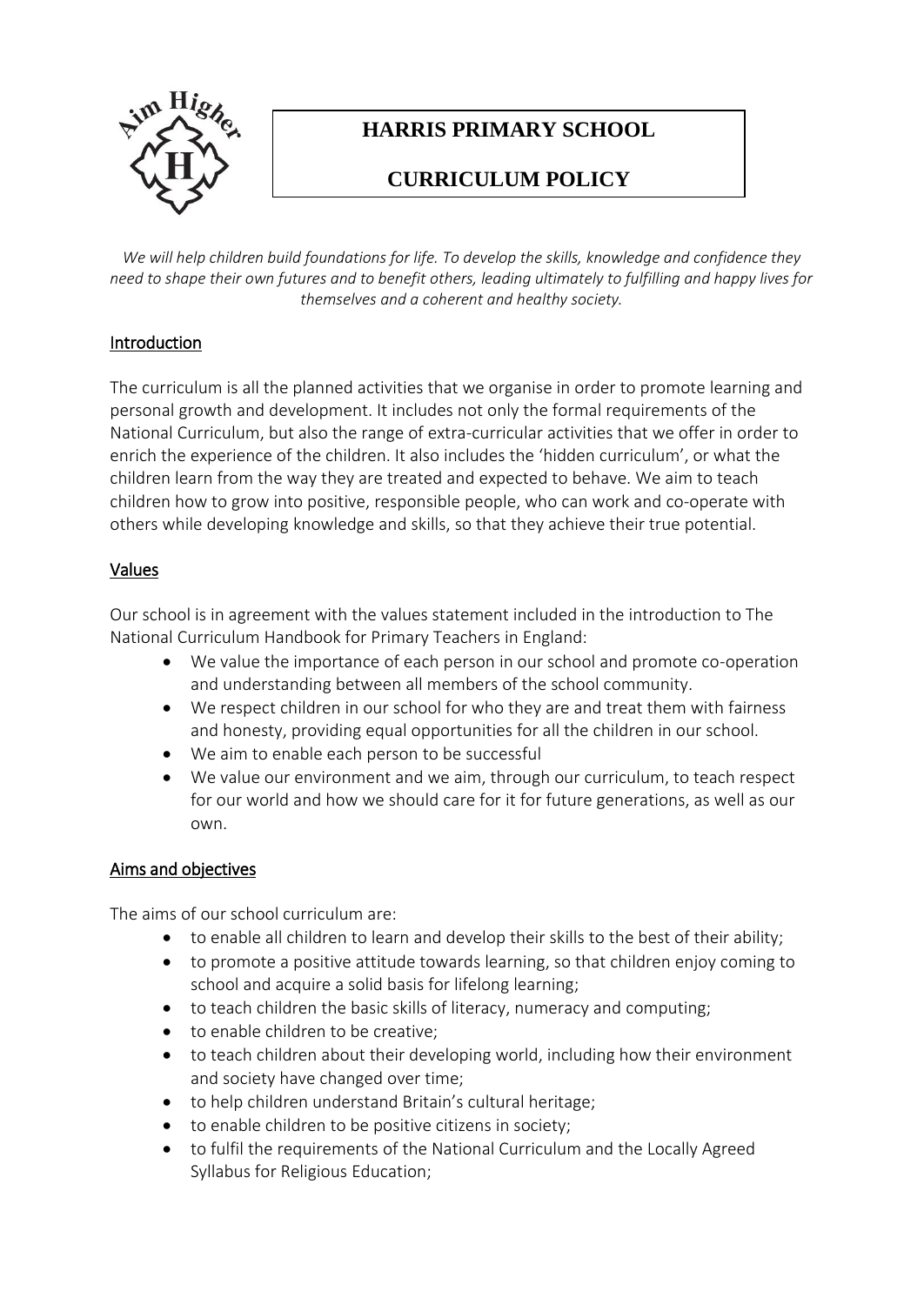- to help children understand right from wrong;
- to help children understand the importance of truth and fairness, so that they grow up committed to equal opportunities for all;
- to enable children to have respect for themselves and high self-esteem, and to be able to live and work co-operatively with others.

## Organisation and planning

The daily timetable has been developed to maximise learning with the majority of session time planned for the first part of the morning. We plan our curriculum in three phases. We agree long-term subject plans which indicate what topics are to be taught and to which groups of children. We review our long-term plans on an annual basis. Teachers make creative use of time to ensure effective coverage, "blocking" lessons where appropriate.

We use the key objectives from the National Curriculum as the starting point for our mediumterm planning in the foundation subjects. Skills for each subject are evident on plans. Teachers make use of the wider community to bring in skills and resources where possible.

Our short-term plans set out the learning objectives for each session and identify resources and activities.

Over the three terms of the academic year all children experience the full range of National Curriculum subjects.

Theme days/weeks are planned regularly to promote creativity and learning that is relevant and exciting.

#### Children with special needs

We aim to provide access and opportunity for all children who attend the school.

If a child has a special need, our school does all it can to meet that need. We comply with the requirements set out in the SEN Code of Practice in providing for children with special needs. If a child displays signs of having special needs, his/her teacher makes an assessment of this need. In most instances the teacher is able to provide resources and educational opportunities which meet the child's needs within the normal class organisation. If a child's need is more significant, we involve the appropriate external agencies.

The school provides School Support Plan (SSP) for every child who is on the SEN register. This sets out the nature of the special need and outlines how the school will aim to address the need. It also sets out targets for improvement, so that we can review and monitor the progress of each child at regular intervals.

## The Foundation Stage

The curriculum that we teach in reception class meets the requirements set out in the Early Years Framework/'Curriculum Guidance - Foundation Stage'. Curriculum planning focuses on the Early Learning Goals and on developing children's key skills and experiences.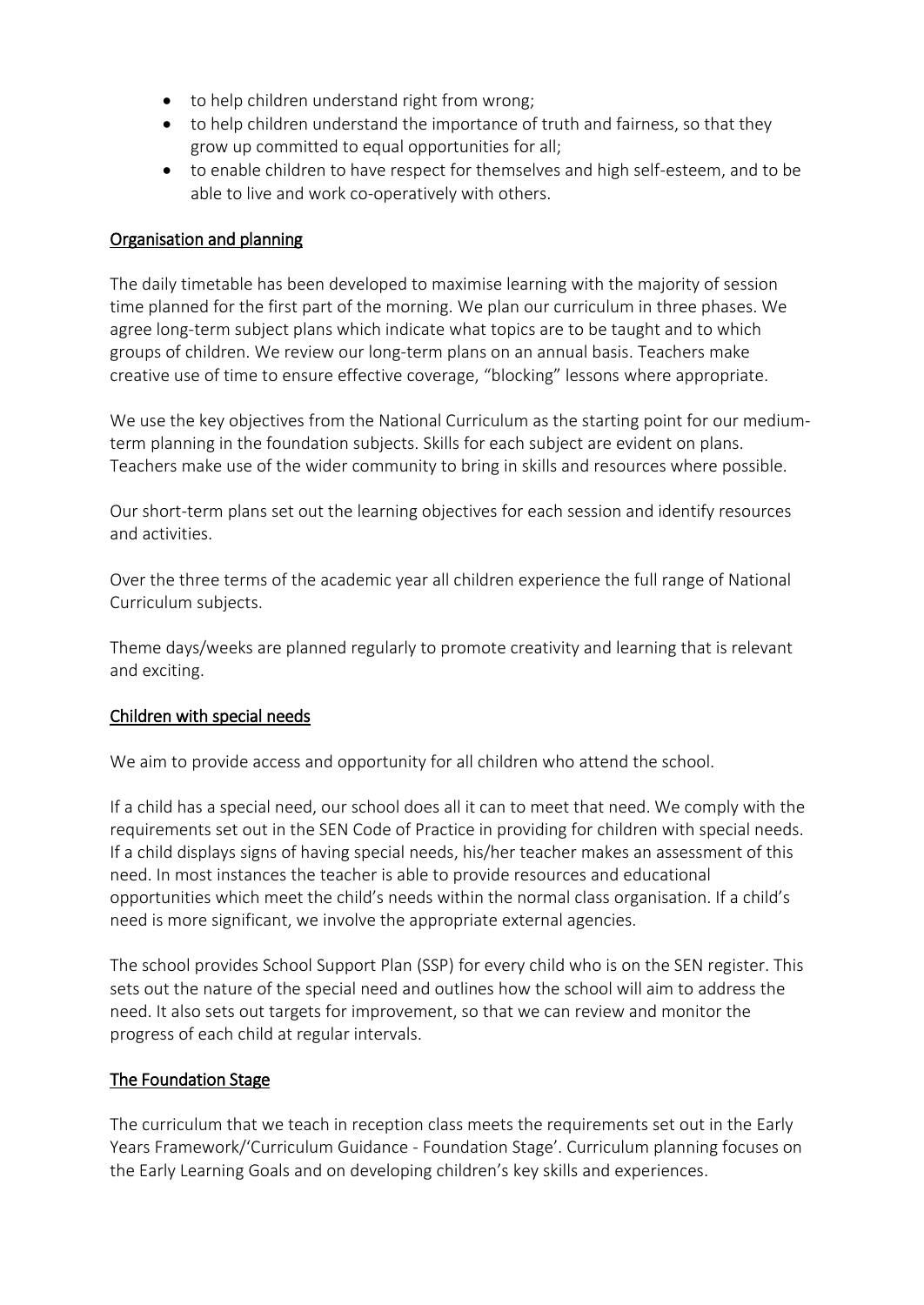Our school supports the principle that young children learn best through well-planned, structured activities. Teaching in reception class builds on the experiences of the children and their interests and abilities. Learning is further enhanced and extended through use of the outdoors.

During the children's first term in reception class their teacher makes a baseline assessment to record the skills of each child on entry to the school. This assessment forms an important part of the future curriculum planning for every child.

We are well aware that all children need the support of parents to make good progress in school. We strive to build positive links with the parents of every child by keeping them informed about the way in which the children are being taught and how well every child is progressing.

# Key skills

The following skills have been deemed 'key skills' in the revised National Curriculum:

- communication;
- application of number;
- working with others;
- improving own learning and performance;
- problem-solving.

All subject areas contribute to a child's progress in these skills. We believe that all children need to make good progress in these skill areas in order to develop to their true potential. The school has developed a system for ensuring generic skills are taught and developed as a child passes through the school. Children are encouraged to apply their new knowledge to a wide variety of exciting activities and evaluate their own and others' performance in a supportive environment.

## The role of the subject leader

The role of the subject leader is to:

- provide a strategic lead and direction for the subject;
- support and offer advice to colleagues on issues related to the subject;
- monitor pupil progress in that subject area;
- provide efficient resource management for the subject.

The school gives subject leaders regular non-contact time, so that they can carry out the necessary duties involved with their role. It is the responsibility of each subject leader to keep up to date with developments in their subject, at both national and local level, to review the way the subject is taught in the school and to plan for improvement.

## **PREVENT**

Under the Counter Terrorism and Security Act 2015, schools have a duty to "have due regard to the need to prevent people from being drawn into terrorism".